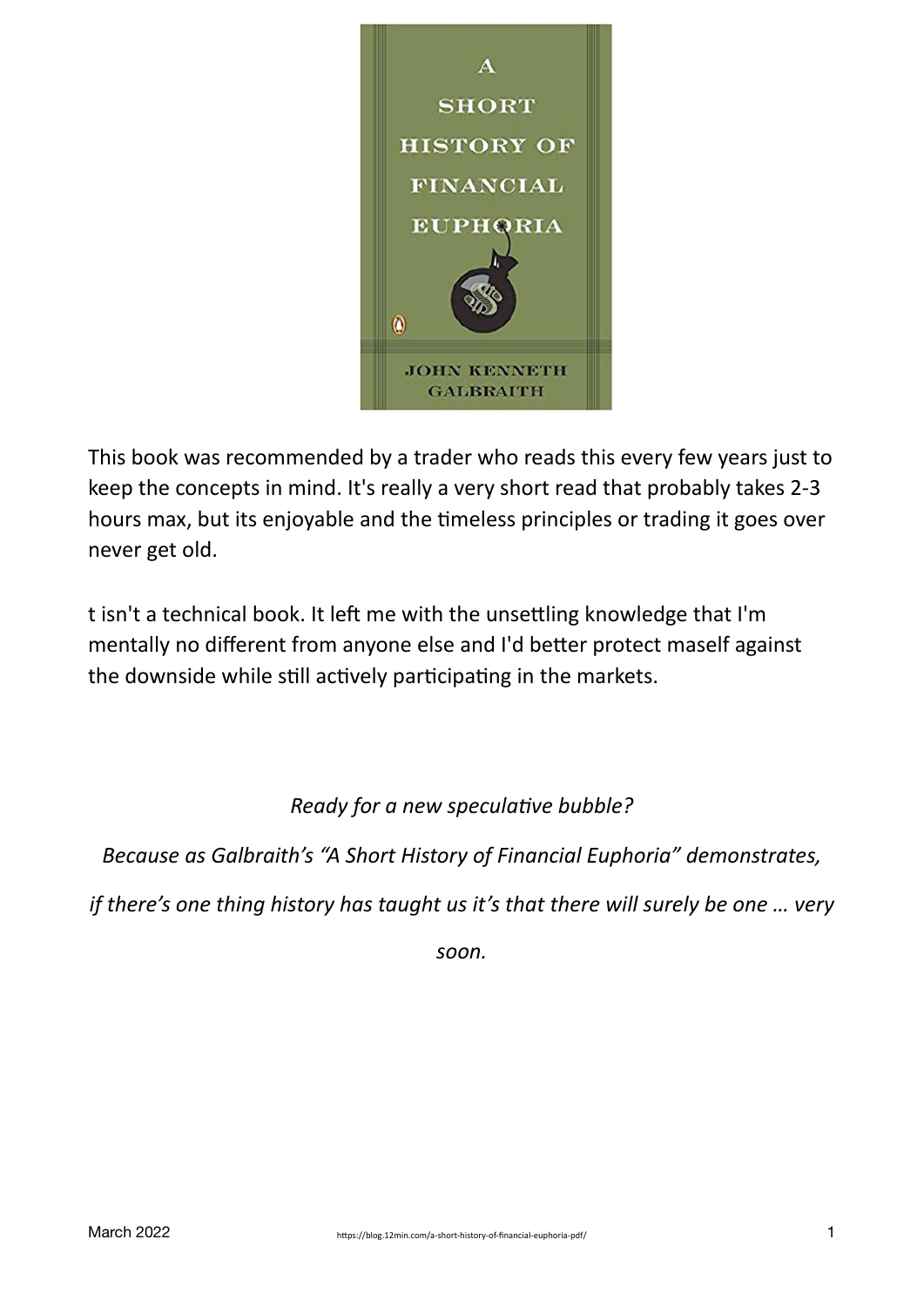# **Who Should Read "A Short History of Financial Euphoria"? Why?**

In "A Short History of Financial Euphoria," John Kenneth Galbraith offers "dourly irreverent analyses of financial debacle from the tulip craze of the seventeenth century to the recent plague of junk bonds."

Chances are you'll forget the origin and the effects of all of them in the blink of an eye, which will expose you to the manipulative schemes of charlatans and cons in no time.

Which is why it's all but necessary to not merely read, but also constantly reread Galbraith's 100-page classic.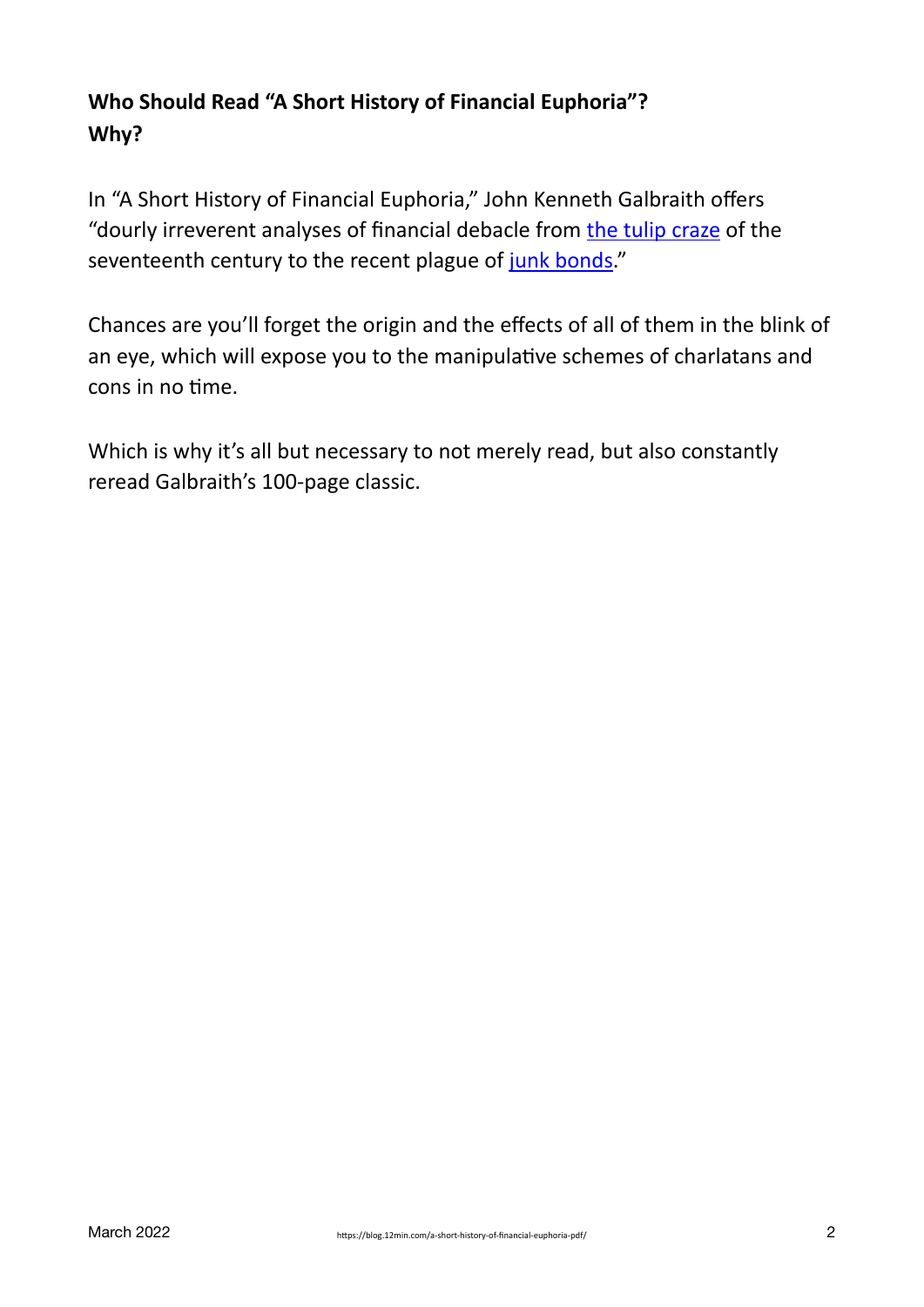

John Kenneth Galbraith was a Canadian-born economist and diplomat, one of the leading proponents of American liberalism of the 20th century. A long-time Harvard faculty member and professor, Galbraith served in the administrations of four American presidents (Roosevelt, Truman, Kennedy, Johnson).

One of the few people to receive both the Medal of Freedom and the Presidential Medal of Freedom, Galbraith was USA's Ambassador to India under Kennedy and a widely respected public intellectual for the duration of the Cold War.

A prolific author, he wrote numerous books, including a few successful novels. His trilogy on economics – "American Capitalism," "The Affluent Society" and "The New Industrial State"  $-$  is still hotly debated and thoroughly analyzed.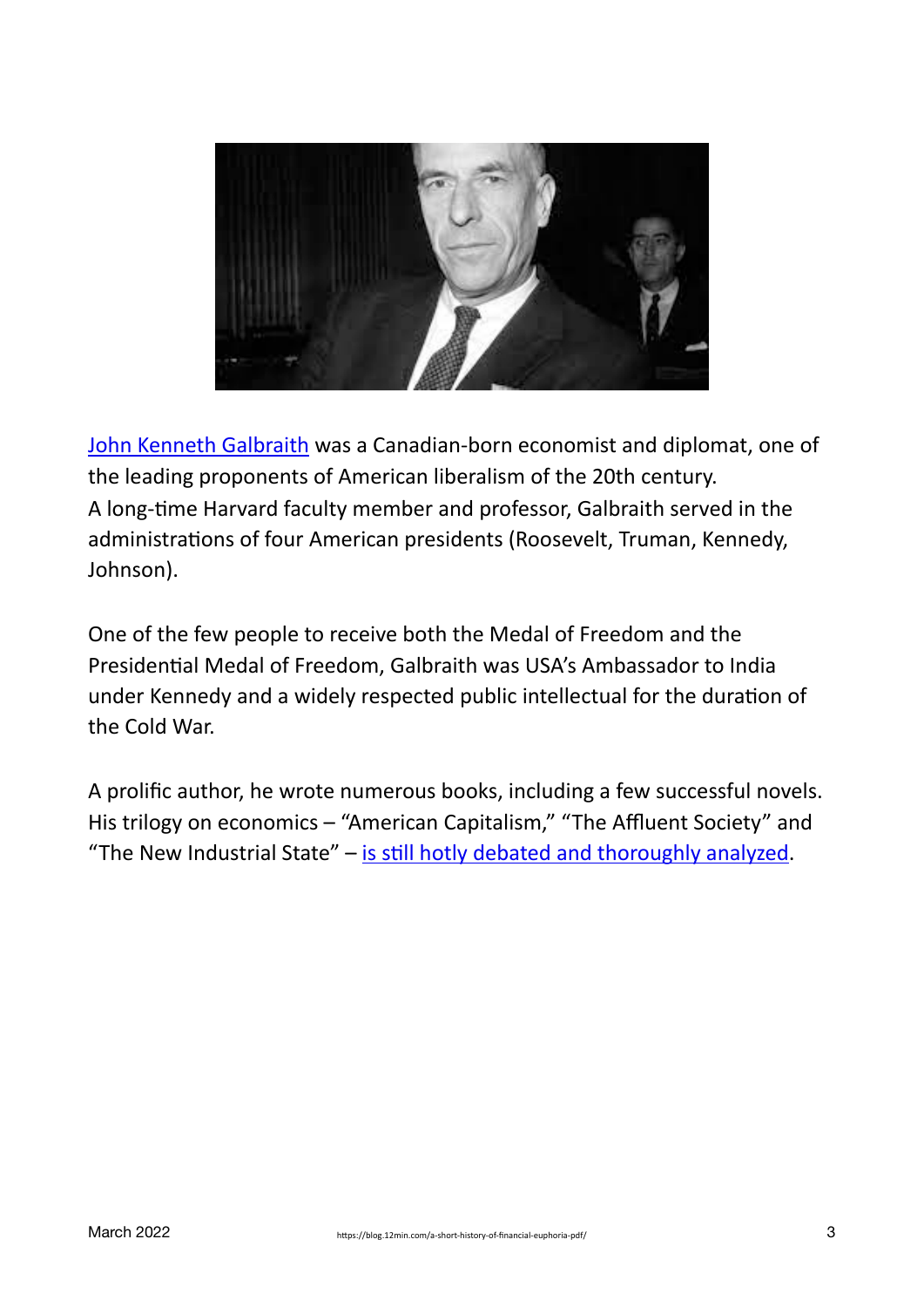### **Summary**

There is nothing in economic life," writes John Kenneth Galbraith near the end of his "Short History of Financial Euphoria," so willfully misunderstood as the great speculative episode.

And this, even though on the face of it, everything should be quite plain and simple.

It all starts with a **bidding war** over some asset a few people believe is so rare and important that its value should only increase in the future. That's, after all, the basic economic rule: when supply is low, and demand is great, prices rise.

Add to this the yearning desire of many people to become rich overnight, and you get a recipe for disaster!

Because soon enough, **investors** join in.

Why should they not? It's their job to get the most out of anything, and bubbles are the perfect way for them to earn some money.

And since they are usually the earliest players, they actually  $d\sigma$  – and they do it big time!

Of course, these investors are not exactly humble people, so they start tooting their own horns, and soon even more people start investing in the asset the price of which, in the meantime, has blown ridiculously out of proportions.

The scary thing is that in this second group of people there are usually even quite a few intelligent analysts who are aware that at some point in the future this bubble must burst, but who, nevertheless, expect to be able to take their money back before that happens.

Some do. Most don't.

And when the inevitable happens  $-$  the market crash – many lose substantial amounts of money; many more lose absolutely everything.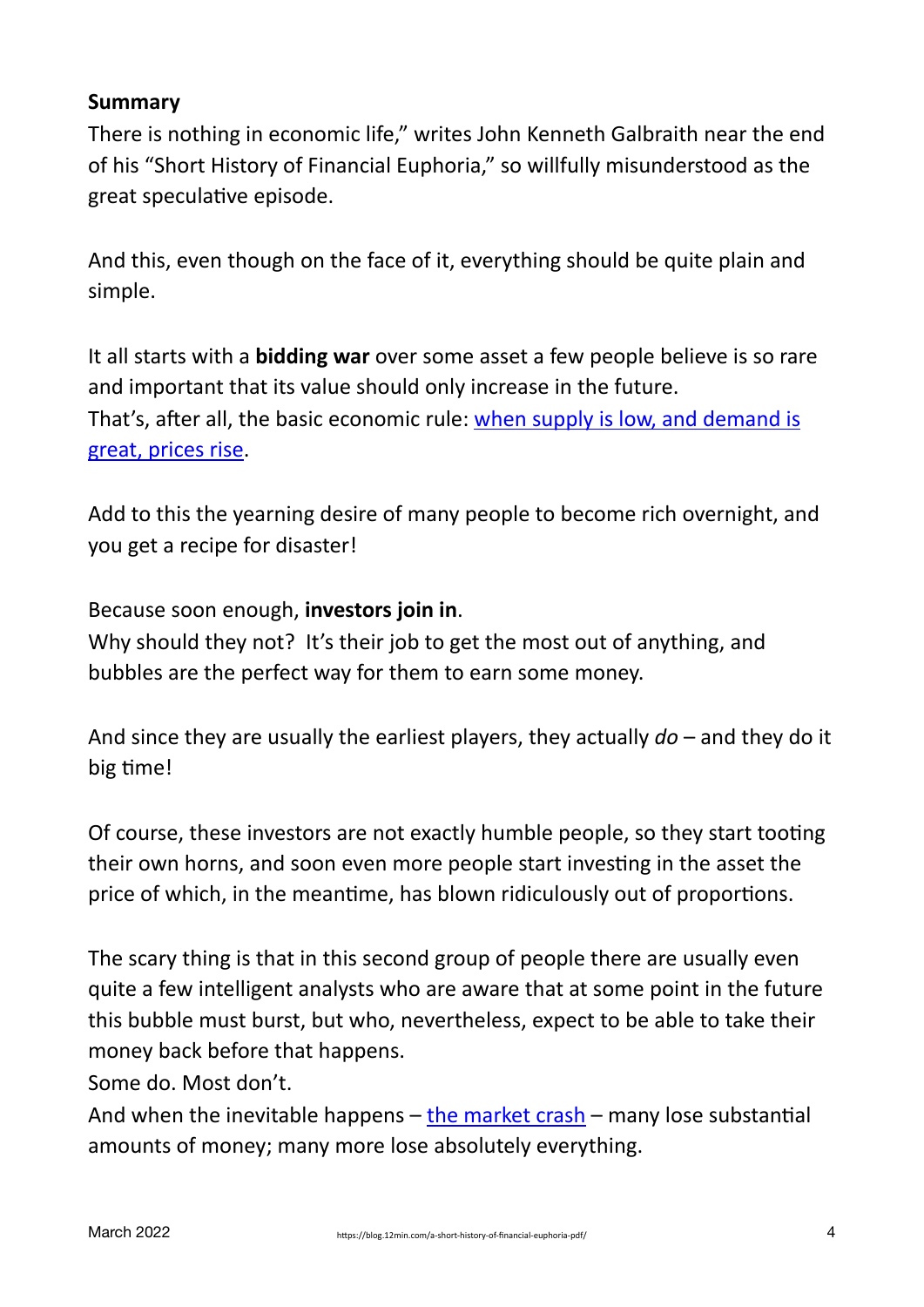The strange thing: in a decade or so, **financial euphoria strikes again**. Why?

In the opinion of Galbraith, it is because of several unchanging factors. Since these are probably the most important insights of his book but are mostly scattered through brilliant historical analyses of many speculative bubbles, we tried to systematize them so that you can follow them better.

## *#1. Short-term fiscal memory*

When it comes to money, Galbraith says, people never seem to learn anything. "There can be few fields of human endeavor," he says, "in which history counts for so little as in the world of finance."

In other words, when it comes to get-rich-fast schemes, you can burn yourself numerous times, because *wanting more* is part of your very human nature. Rationality is just a note on the margin.

## #2. The fallacious link between wealth and intellect

Most people believe that wealthy investors are, by definition, smart. Which is why they have devised all those fancy epithets about the likes of Warren Buffet, Peter Lynch, and George Soros!

However, since almost everything that happens in life and in the markets is governed by chance, it's all but crazy to believe that some people have found a surefire way to earn money.

In fact, most of the time, they have just been [lucky.](https://blog.12min.com/lucky-or-smart-pdf/) The majority doesn't think so.

So, it is inclined to be the victim of Ponzi schemes and speculative bubbles.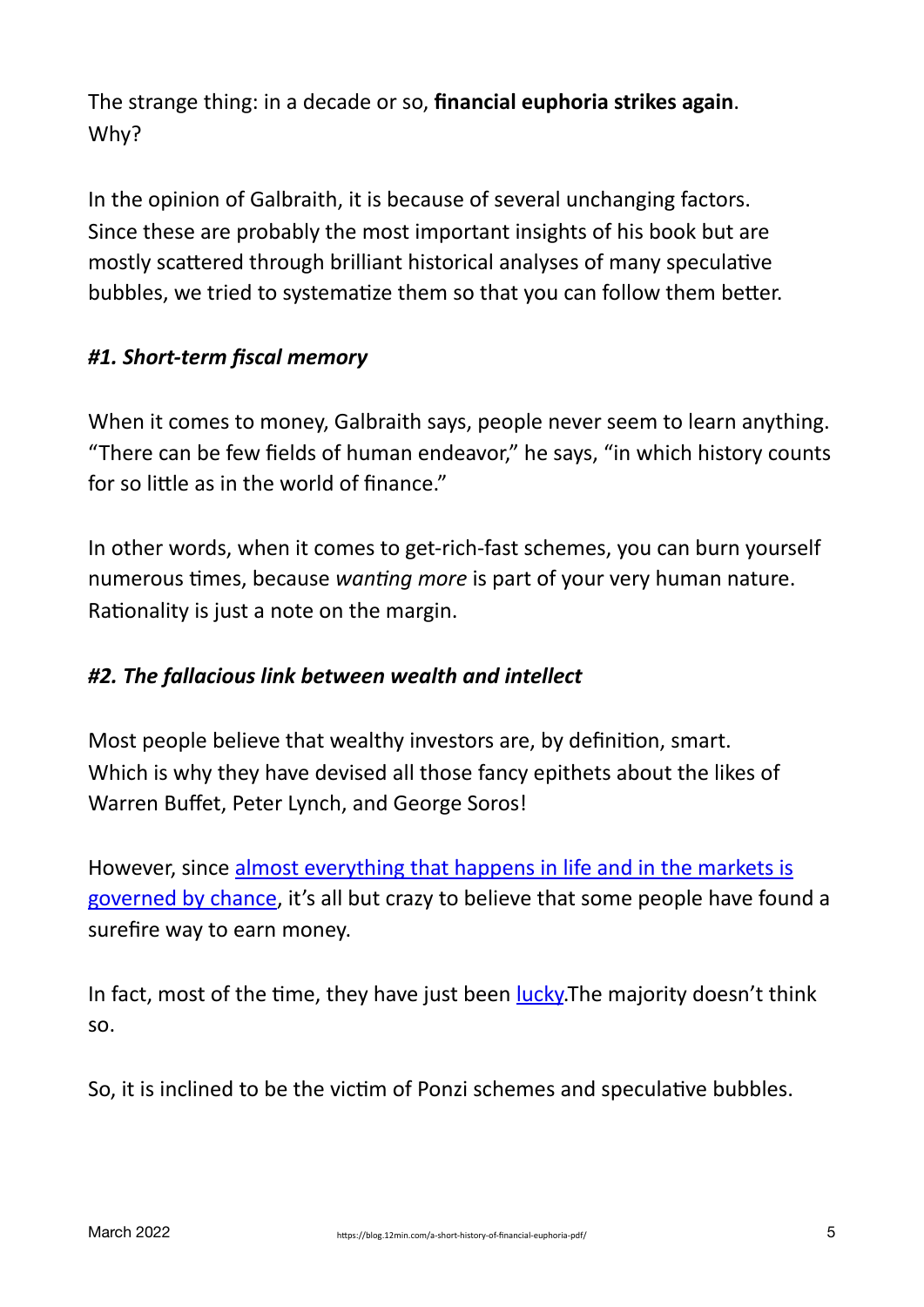## *#3. Nobody believes the pessimists*

Almost every bubble comes with a Cassandra or two.

Before the market crash of 1929, Paul M. Warburg foresaw the collapse and the depression, but his warnings fell on deaf ears, with the public claiming that he (a Jew) was "sandbagging American prosperity."

Most wanted to believe Irving Fisher who famously proclaimed that the "stock prices have reached what looks like a permanently high plateau."

Just a few days before the market crashed.

#### *#4. Everyone chooses to ignore the real reasons*

Charles Mackay, in his remarkable 1841 classic "Extraordinary Popular Delusions and the Madness of Crowds" (a defining influence on Galbraith's book which thoroughly recounts its three chapters), commenting on the South Sea Company bubble, writes:

*In the autumn of 1720, <i>I* public meetings were held in every considerable town of the empire, at which petitions were adopted, praying the vengeance of the *legislature upon the South Sea directors, who, by their fraudulent practices, had brought the nation to the brink of ruin. Nobody seemed to imagine that* the nation itself was as culpable as the South-Sea company. Nobody blamed *the credulity and avarice of the people-the degrading lust of gain...or the infatuation* which had made the multitude run their heads with such frantic *eagerness into the net held out for them by scheming projectors. These things were never mentioned.*

The truth is  $-$  these things never are. Even though: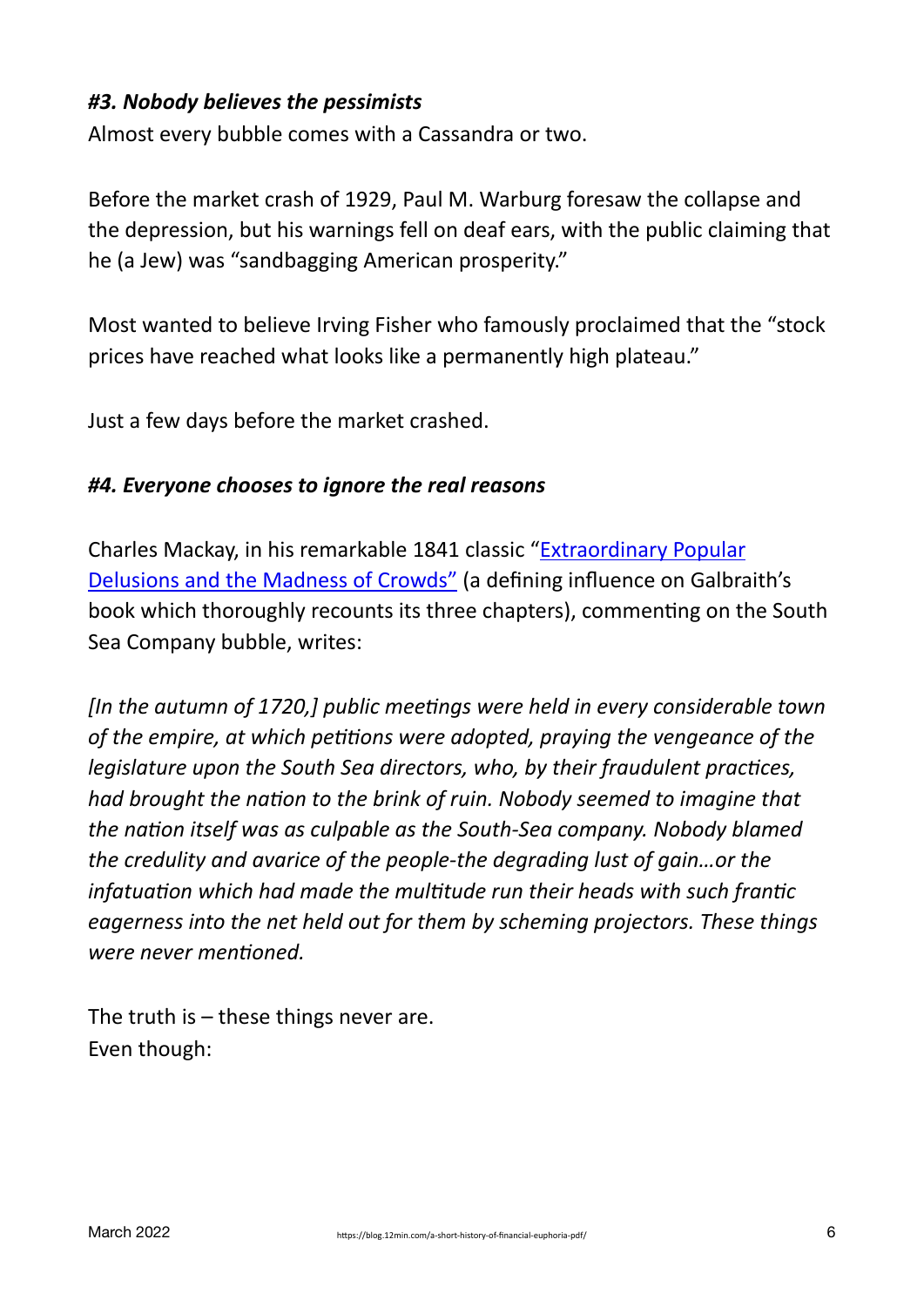## *#5. Bubbles are an inherent part of the market*

Speculation is part of the market, and it will always be that way. Contrary to what many will say, the market is not infallible, since humans are not infallible as well.

Regulations can help, but even they can't contain mass euphoria and gullibility. So, as long as there are people and markets, there will be bubbles as well.

#### **Key Lessons**

- 1. People Suffer from a Short-Term Fiscal Memory
- 2. Believe the Pessimists for Your Own Sake
- 3. Bubbles Are Inherent Part of the Free-Enterprise System

#### **People Suffer from a Short-Term Fiscal Memory**

When it comes to money, people tend to forget everything, including the most disastrous financial crashes in but a few decades.

That's why it's too optimistic to hope that people will ever learn their lesson when it comes to speculative bubbles.

#### **Believe the Pessimists – for Your Own Sake**

Every speculative bubble comes with a Cassandra or two: a prophet of disaster whose prophecies nobody believes until it's too late.

Unfortunately, more often than not  $-$  or, rather, for most of the people involved  $-$  they are the only ones who are actually right.

Could it be that the pessimists are also right in the case of, say, Bitcoin?

#### **Bubbles Are Inherent Part of the Free-Enterprise System**

Markets are not perfect.

Bubbles are a *part* of them, and, as long as there are markets, it is inevitable that many people will lose huge amounts of money due to ruinous speculation. The earlier you realize this, the better for you.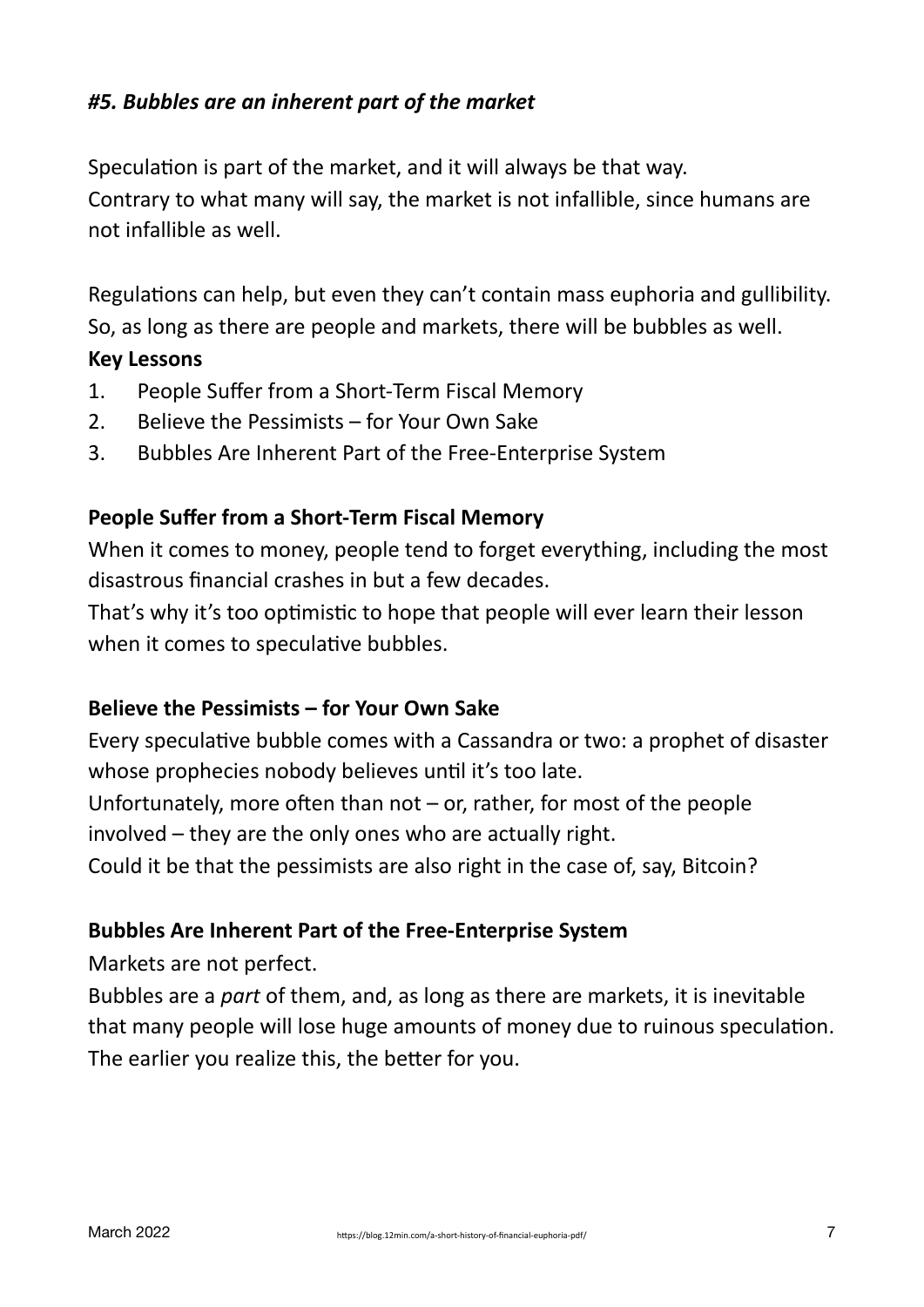## **Quotes**

The circumstances that induce the recurrent lapses into financial dementia have not changed in any truly operative fashion since the Tulipomania of 1636-1637. Click To Tweet

The world of finance hails the invention of the wheel over and over again, often in a slightly more unstable version. Click To Tweet

There is nothing in economic life so willfully misunderstood as the great speculative episode. Click To Tweet

Speculation buys up, in a very practical way, the intelligence of those involved. [Click To Tweet](https://twitter.com/intent/tweet?url=https%3A%2F%2Fblog.12min.com%2Fa-short-history-of-financial-euphoria-pdf%2F&text=Speculation%20buys%20up%2C%20in%20a%20very%20practical%20way%2C%20the%20intelligence%20of%20those%20involved.&via=get12min&related=get12min)

In a world where for many the acquisition of money is difficult and the resulting sums palpably insufficient, the possession of it in large amounts seems a miracle. Click To Tweet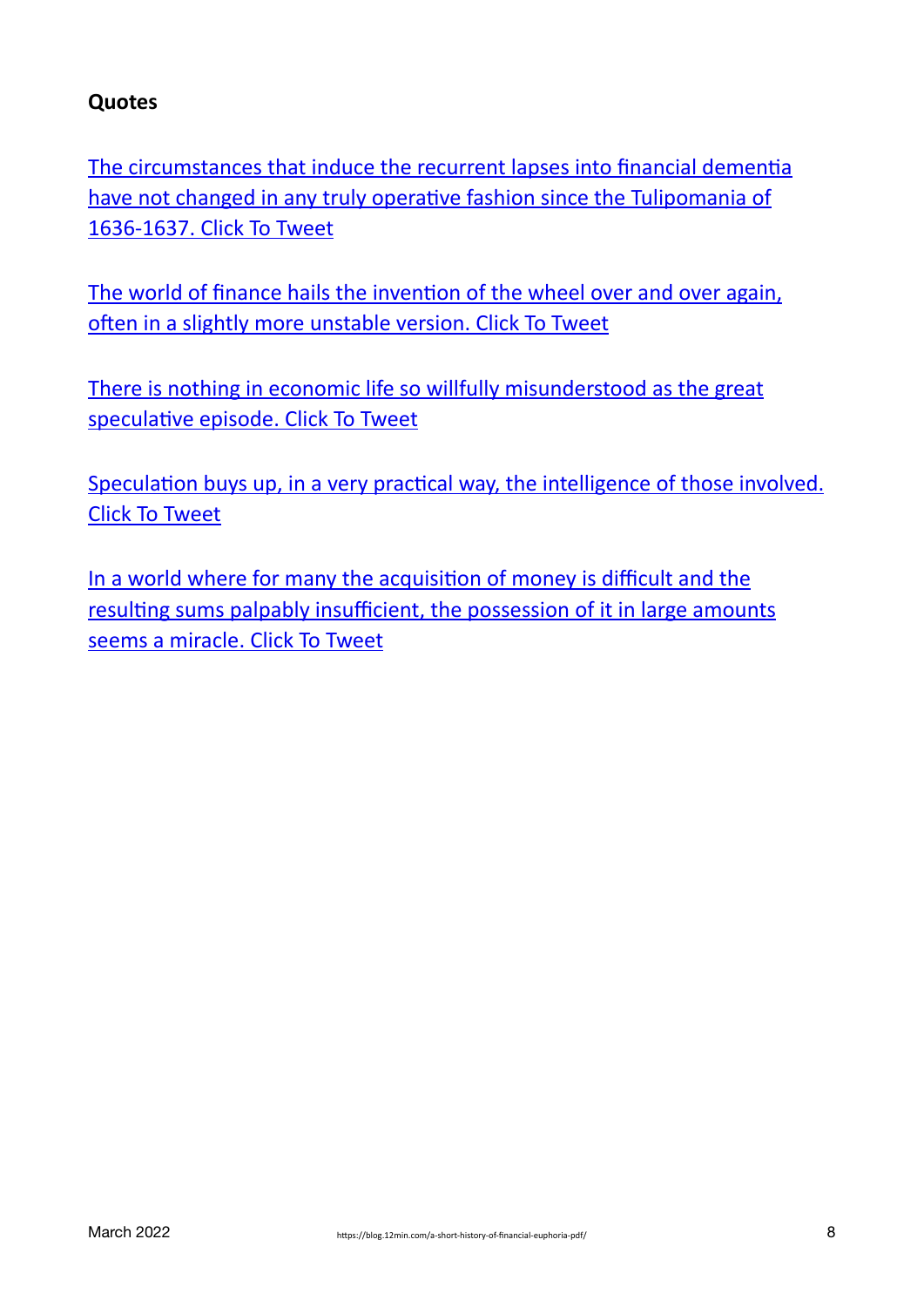## **Critical Review**

"Financial Euphoria"  $-$  to quote a great review  $-$  is a keeper, the sort of book you'll recommend to other investors.

It is brief, readable, with a statesman-like style, yet not above the heads of small investors.

Originally, Galbraith wrote it as a warning. Unfortunately, as he explains in the Foreword to the book's second edition, a warning he grew to believe that has no value whatsoever:

In the first foreword to this volume, I told of my hope that business executives, *the inhabitants of the financial world and the citizens of speculative mood, tendency* or temptation might be reminded of the way that not only fools but *quite a lot of other people are recurrently separated from their money in the moment of speculative euphoria.* 

*I* am less certain than when *I* then wrote of the social and personal value of such a warning. Recurrent speculative insanity and the associated financial *deprivation and larger devastation are, I am persuaded, inherent in the system. Perhaps it is better that this be recognized and accepted.* 

Unsurprisingly, Galbraith ends his book with a depressing question: "When will come the next great speculative episode and in what venue will it recur?" That was 1994.

Unfortunately, we know now the answer. And, yet  $-$  frighteningly  $-$  the question is still valid.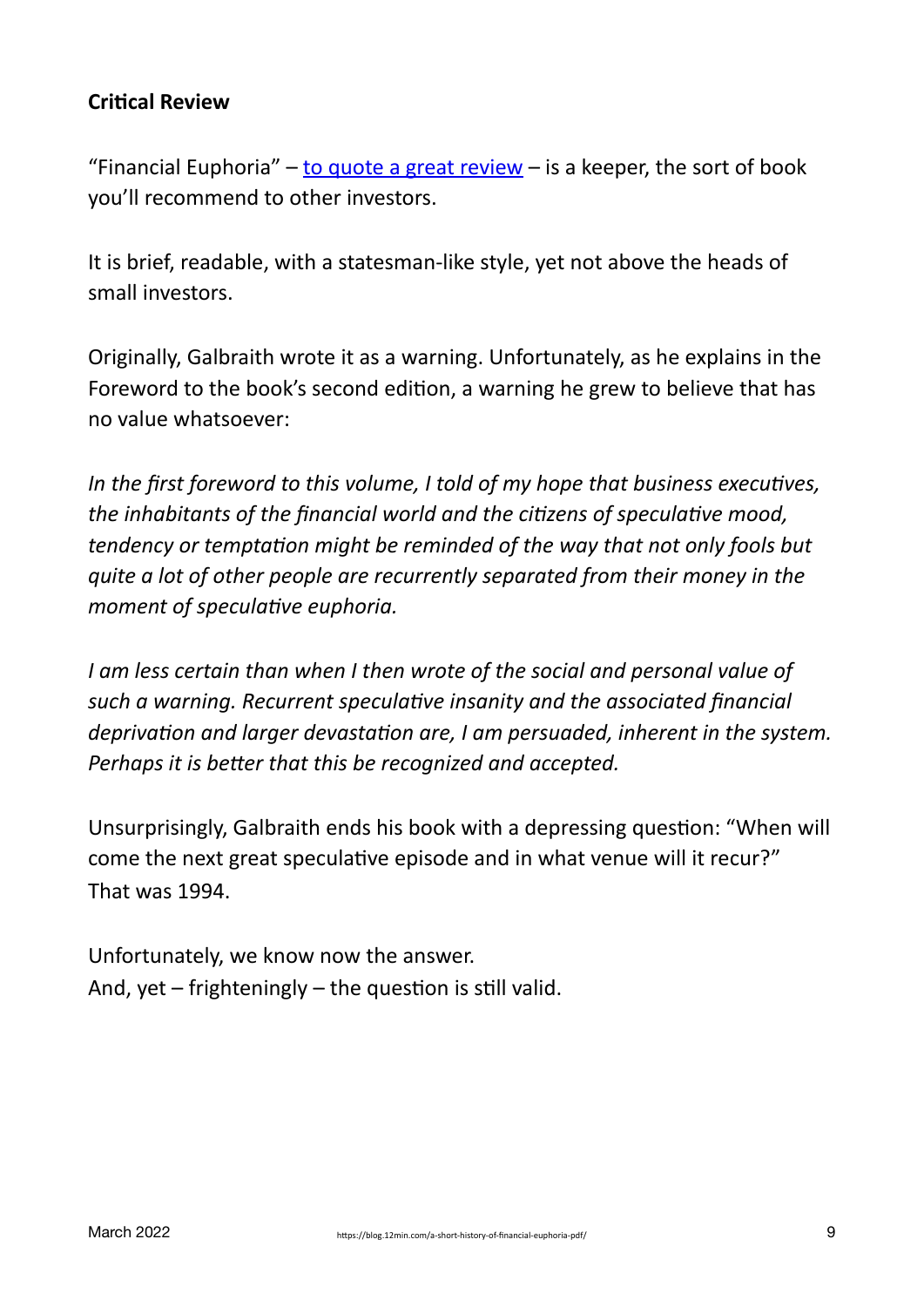# **BIBLE Proverbs 26:4, 5**

https://www.biblegateway.com/passage/?search=Proverbs+26&version=NIV

#### **Summary:**

26:4

When a person says something that shows foolish thinking—the wise person recognizes the foolishness and avoids engagement.

## **•** The fool remains ignorant.

 $26:5$ 

However, we answer a fool when the foolishness is a CONDITION THEY'RE IN. (In the beginning, even wise people are ignorant, before they finally decide that they want to learn ...)

The wise person LEARNS (so, they are no longer ignorant).

#### **BIBLE Proverbs 26:4, 5**

Introduction

Proverbs 26:4 says, 'Do not answer a fool according to his folly, or you yourself will be just like him.'

But the very next proverb, Proverb 26:5 seems to suggest the opposite. It says, answer a fool according to his folly, or he will be wise in his own eyes.'

So what gives? Do we remain silent when in the presence of a fool? Or do we speak when in the presence of a fool?

That is, sometimes we speak - and sometimes we're silent ...

\*\*\*\*\*

Proverbs 26:4

When a person says something that reveals foolish thinking—the wise person will recognize the foolishness and avoid engagement in any meaningful way.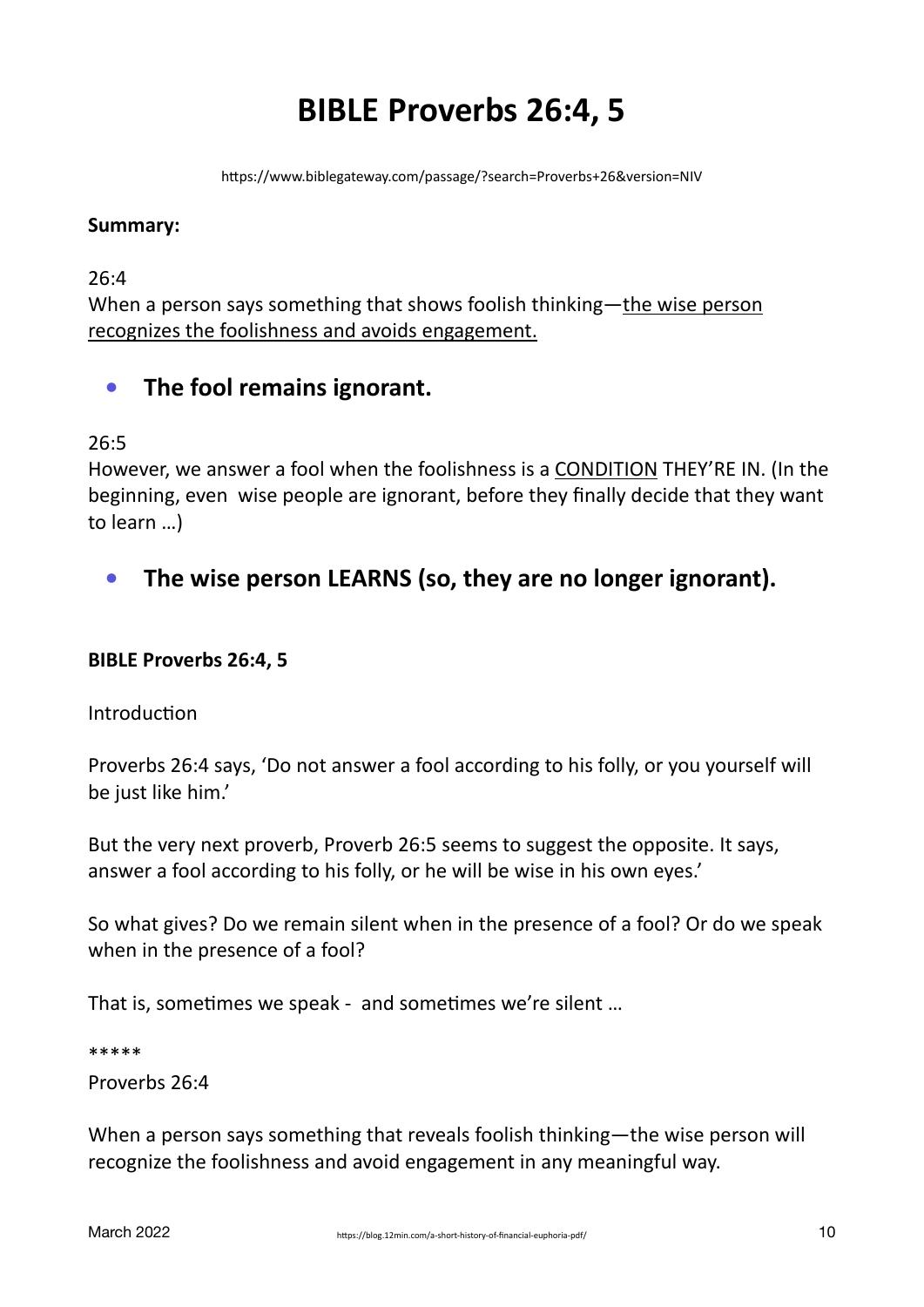But it's not the FOOLISHNESS ITSELF that determines our response. It's the ATTITUDE of the fool holding the viewpoint.

(Remember, one of the characteristics of a fool is that they ignore wise counsel when they hear it. They think they understand when they don't. So our words and arguments and logic are lost on the fool.)

Wisdom is like a foreign language to the fool. He just doesn't get it. So, trying to reason with a fool is useless.

So we should abandon the hope that we're going to get any traction with a fool. That's what MAKES THEM a fool. They don't listen to wise counsel.

Proverbs 26:5

So why would we EVER ANSWER a fool according to his folly?

We ANSWER A FOOL when the foolishness is not an ATTITUDE they possess, but a CONDITION THEY'RE IN. Even wise people are ignorant initially.

The difference between the wise person and the foolish person is that the wise person LEARNS—so they are no longer ignorant. This is what the fool refuses to do. So the fool REMAINS IGNORANT.

Proverbs 26:5 addresses not the fool who FIXED UPON FOOLISHNESS, but rather the fool who is simply ignorant of what they need to know. But they're willing to find out from one who is wise.

It's in such cases that the wise person answers a fool. Even though they're a fool at this point, there's POTENTIAL that they will leave their foolish world and enter the wise world. The wise person can facilitate this process by answering this fool in a way that helps move her or him out of foolishdom into wisdom.

In fact, if we DON'T ANSWER THEM accordingly, we encourage them to remain in their sad state of foolishness. That's because our SILENCE confirms to them that they are not foolish—when they actually are. A word of wise counsel can help them see the foolishness of their thinking.

We answer her or him, 'or he will be wise in his own eyes.' The proverb could have just as easily said, 'or he will remain wise in his own eyes.' But our words can dislodge him from his foolishness. They may not. They often don't. But we can't